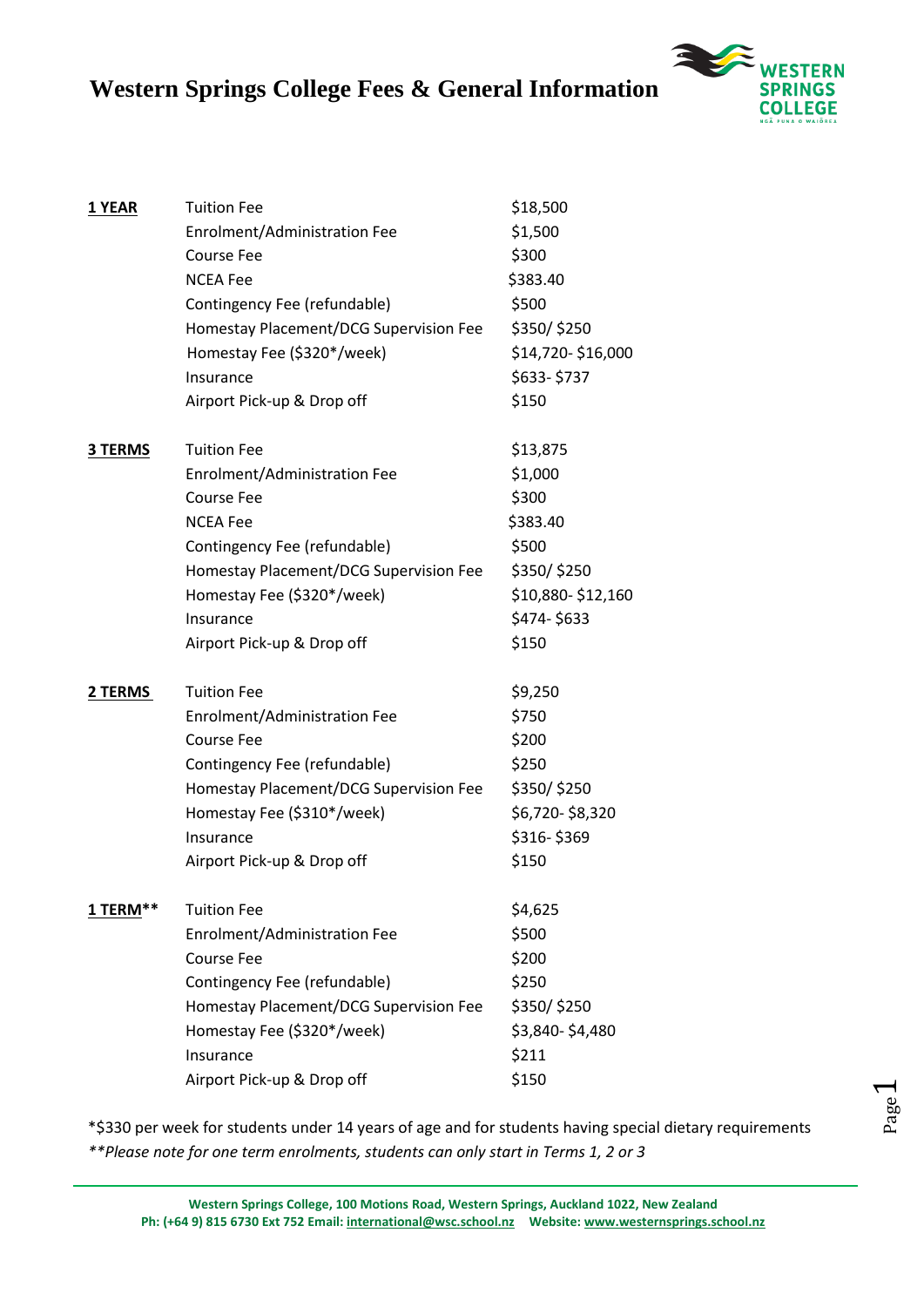

#### **2022 Term Dates**

|                   | <b>Term Start</b> | <b>Term End</b>              |
|-------------------|-------------------|------------------------------|
| Term 1            | 01 February       | 14 April                     |
| Term 2            | 02 May            | 08 July                      |
| Term 3            | 25 July           | 30 September                 |
| Term 4            | 17 October        | 15 December (Year 9/10)      |
|                   |                   | 02 December* (Year 11/12/13) |
| 2023 Term Dates   |                   |                              |
|                   |                   |                              |
|                   | <b>Term Start</b> | <b>Term End</b>              |
| Term 1            | 01 February       | 6 April (Thursday)           |
| Term 2            | 24 April          | 30 June                      |
| Term <sub>3</sub> | 17 July           | 22 September                 |
| Term 4            | 9 October         | 15 December (Year 9/10)      |

*\*Senior students(Years 11/12/13) will finish on the day of their last NCEA exam. For short term seniorstudents who start in Term 3, there will be a special 2-week programme in Term 4 during the NCEA exam period. This programme finishes at the end of November and consists of some English learning, NZ experiences and activities. There may be changes of the programmes and schedules.*

#### **PART I- EXPLANATION OF FEES**

#### **Tuition Fee**

Tuition fees and all other fees are subject to change and can be confirmed by Western Springs College on application or enquiry for tuition. Students who are undertaking a course of more than one year are expected to pay the increased fees when they come into force.

#### **Course Fee**

The course fee covers textbooks (on loan), write-on workbooks, class materials and resources incurred by the departments of all the subjects that the student is taking.

As Technology subjects have high material costs, the course fee will only cover the cost for one Technology subject that a student takes. The *contingency* fee will be used to cover the cost of materials for the second or third subject in Technology that the student takes.

Transportation costs (\$50 and less) for class day trips organized by subject department will be covered by the Course Fee. More expensive day trips and overnight trips/ camping trips organized by the subject departments are to be paid by the Student/Parents at the Main Office.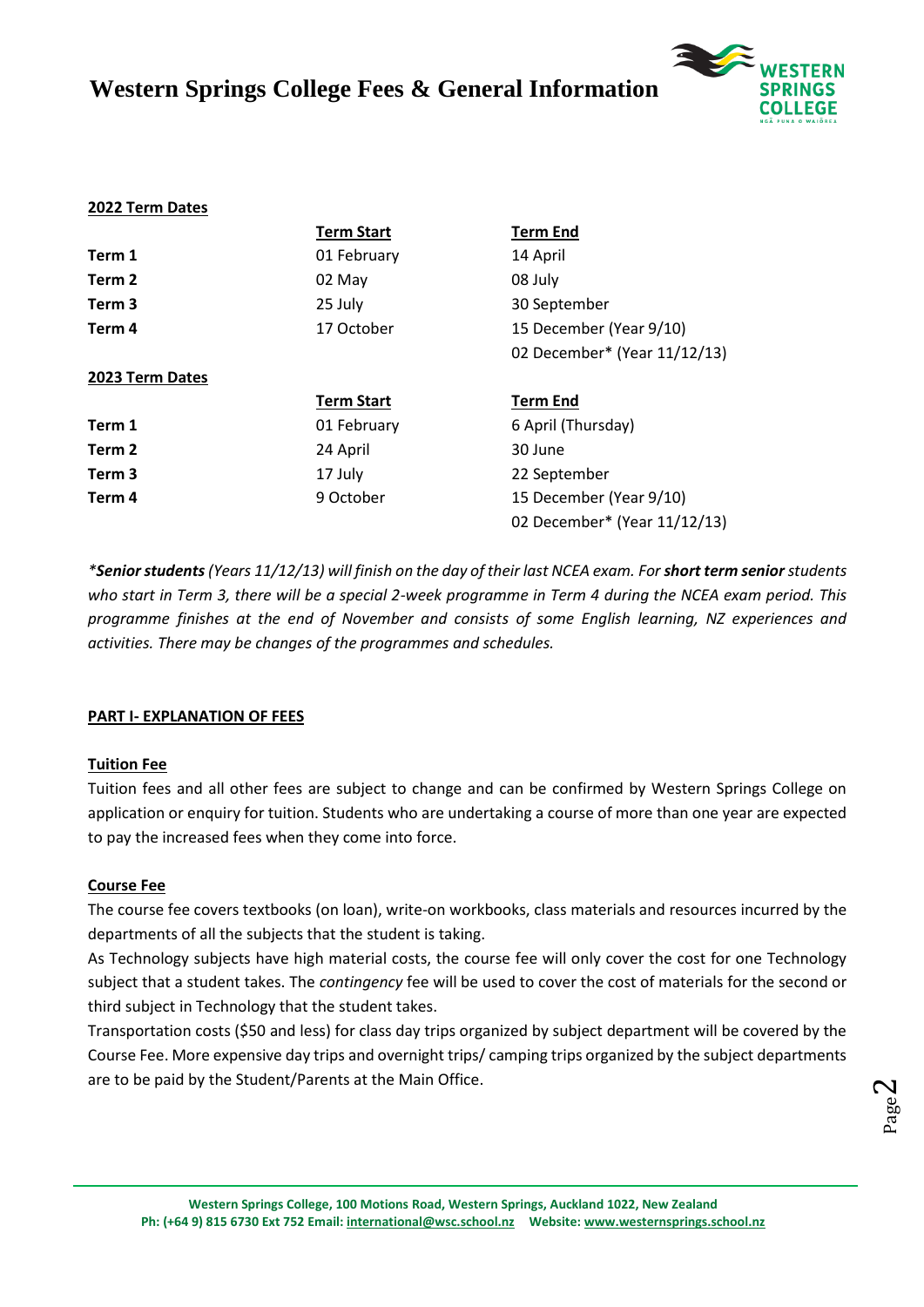

### **NCEA Exam Fee**

NCEA Fee are compulsory for senior international students (Year 11, 12 and 13), which is charged to pay to NZQA for students' internal and external assessments taking place throughout the school year.

## **Contingency Fee**

The contingency fee is used to pay for some school trips, extra-curricular activities, any extra help needed by the student, unforeseen homestay/airport/school trip transfers, extra tutorials, or holiday entertainment activities, etc.

As Technology subjects have high material costs, the course fee will only cover the cost for one Technology subject that a student takes. The contingency fee will be used to cover the cost of resources for the second or third subject in Technology that the student takes.

The PE uniform (\$85 \$95) will be covered by the Contingency Fee. Sports Club fees or uniforms will be covered by the contingency fee.

Extra academic help and private tutorials for the Student may be organized by International Student Office if required and where reasonable can be covered by the contingency fee.

Holiday day/overnight trips organized by the International Department will be paid out of the Contingency Fee to cover costs for transportation, accommodation, food and entertainment.

Any other costs incurred by the student and related to the student's learning and wellbeing may be covered by the Contingency Fee or Homestay Fee.

Extra transportation services requested to and from the airport or homestay are deducted from the contingency or homestay fees.

**Any unused contingency fee will be refunded at the end of the Student's time at Western Springs College.**

#### **Homestay Fee**

This is used to pay the homestay family for the proper care of the Student and includes 3 meals a day, usually the self-served breakfast and lunch and dinner.

Full homestay fees continue to be paid during the 2 week holidays throughout the year, whether or not the student stays at the homestay. Students are not recommended to travel to overseas home country during the two-week school breaks.

A weekly holding fee of \$70 is paid to the homestay during the Christmas holiday period for storage of the luggage while the student is away and keeping the room available until the student's return.

If the student is not returning to the same homestay, there will be a fee of \$35 per week at least for the luggage storage.

In the case of a student requesting to move out of their homestay, a 2-week notice period is paid to the homestay from the day the school is officially notified by the student's parents/agent. Please note that the 2 week notice period will be paid regardless of whether the student stays in the homestay for the full 2 weeks or moves out before the 2-week period has ended.

Any other costs incurred by the student and related to the student's learning and wellbeing may be covered by the Homestay Fee or Contingency Fee.

Extra transportation services requested to and from the airport or homestay are deducted from the contingency or homestay fees.

**Any unused homestay fee will be refunded at the end of the Student's time at Western Springs College.**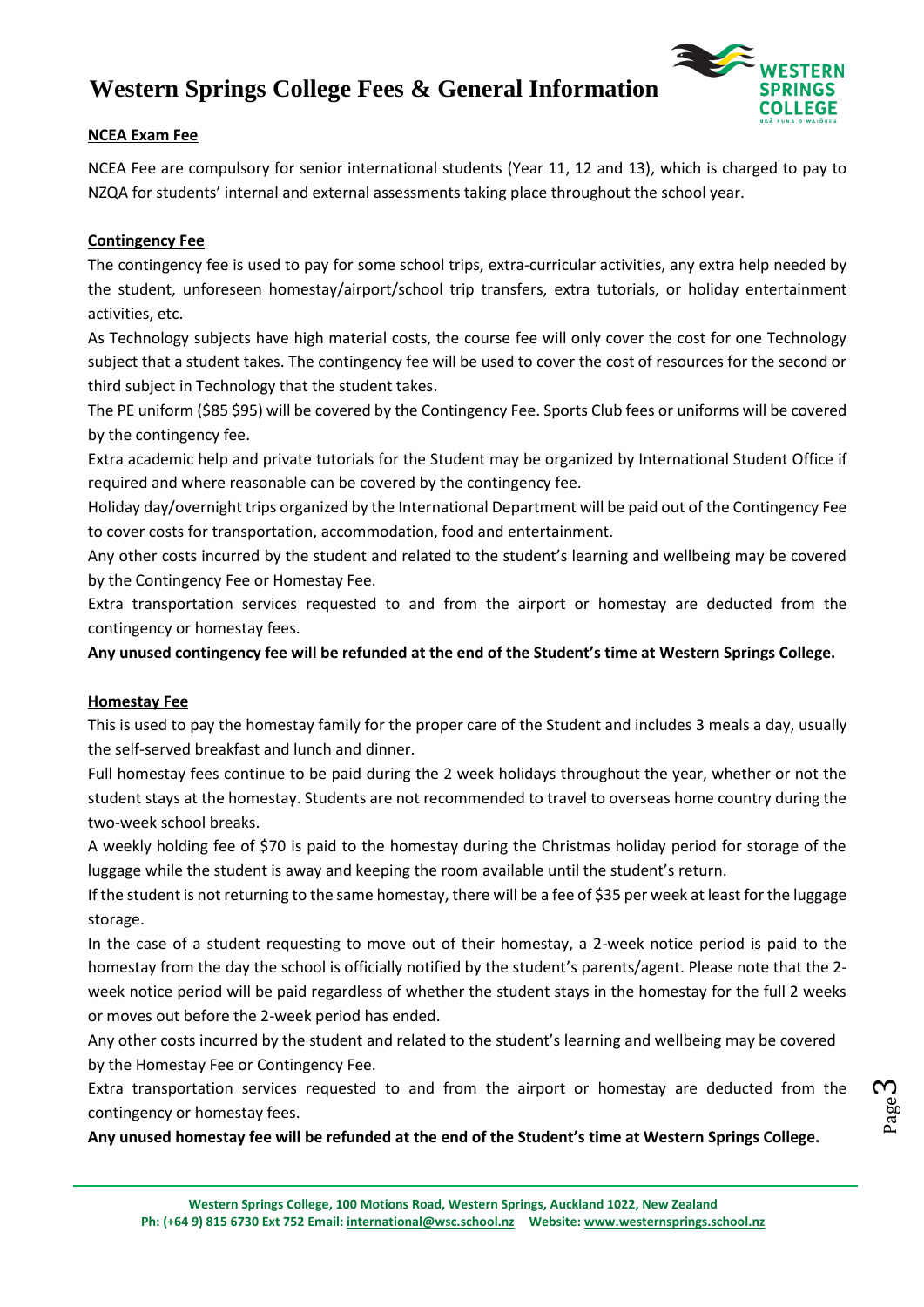

## **Homestay Placement Fee & Accommodation Supervision Fee**

The homestay placement fee is charged yearly and covers a variety of costs, including but not limited to: placing the student with a suitable homestay, homestay support, regular visits and interviews with the homestay family and the students to ensure the student's safety and wellbeing, homestay administration and banking, advertising for homestay family recruitment, unforeseen costs for unexpected temporary or urgent homestay care or change, food required for special occasions or events such as after-school group activities, holiday activities, assemblies and prize givings and so on.

When a student stays with a Designated Caregiver, a supervision fee will be charged to guarantee the College's supervision of the student's safety and well-being, and cover the costs for the College to make the safety/police vetting check, assess, approve and supervise the student's accommodation situation as well as the visits onsite or online under certain circumstances.

## **Uniform fee**

The college does not have a uniform and students are allowed to wear their own clothes within the limits of the guidelines laid down in the Dress Code. Dress should be neat and appropriate for all school-related occasions. It is not acceptable for students to wear clothing that is immodest, ripped or that has offensive messages. In questions of acceptability of dress, the College's decision will be final.

The PE uniform (\$8-\$95) will be covered by the Contingency Fee.

## **Extra Fees to be Paid for by the Student/Parents**

**Laptop**- International students are required to bring their personal laptops for schoolwork at the college and at home. More information can be found on our website- <https://westernsprings.school.nz/byod/>

**Internet**- Internet is free in class with the classroom teacher's supervision under the student's signed Cyber Safety Agreement.

**Stationery**- Students are to pay for their own stationery according to course/subjects' requirements. Students are required to buy their own scientific calculator for senior maths subjects.

**Printing/photocopying**- is at the Student's own cost and can be done in the school library using the student ID card (funds to be topped up at the Main School Office)

**Music equipment:** Some instruments are provided for students' practice music during school time or after school on campus if permitted by the Music teacher. The International Student Office can help arrange the Student's instrument rental but the cost and care of the instrument will be the Student's own responsibility.

**Sport equipment and club membership:** Students are welcome and encouraged to join a school sports club. The International Student Office can also help the student join a sports club outside of school. Sporting costs above \$50 are to be covered by the Student.

**School Trips**- Transportation costs (\$50 and less) for class day trips organized by subject department will be covered by the Course Fee. More expensive day trips and overnight/camping trips organized by the subject departments are to be paid by the Student/Parents at the Main Office.

## **General Living Costs in NZ**

An international student should have at least \$50/week as the additional living allowance for the access to the public transportation, mobile uses and contingency drinks and snacks. To get an idea about general daily living costs in New Zealand, please visit:<https://www.studyinnewzealand.govt.nz/live-work/cost-of-living>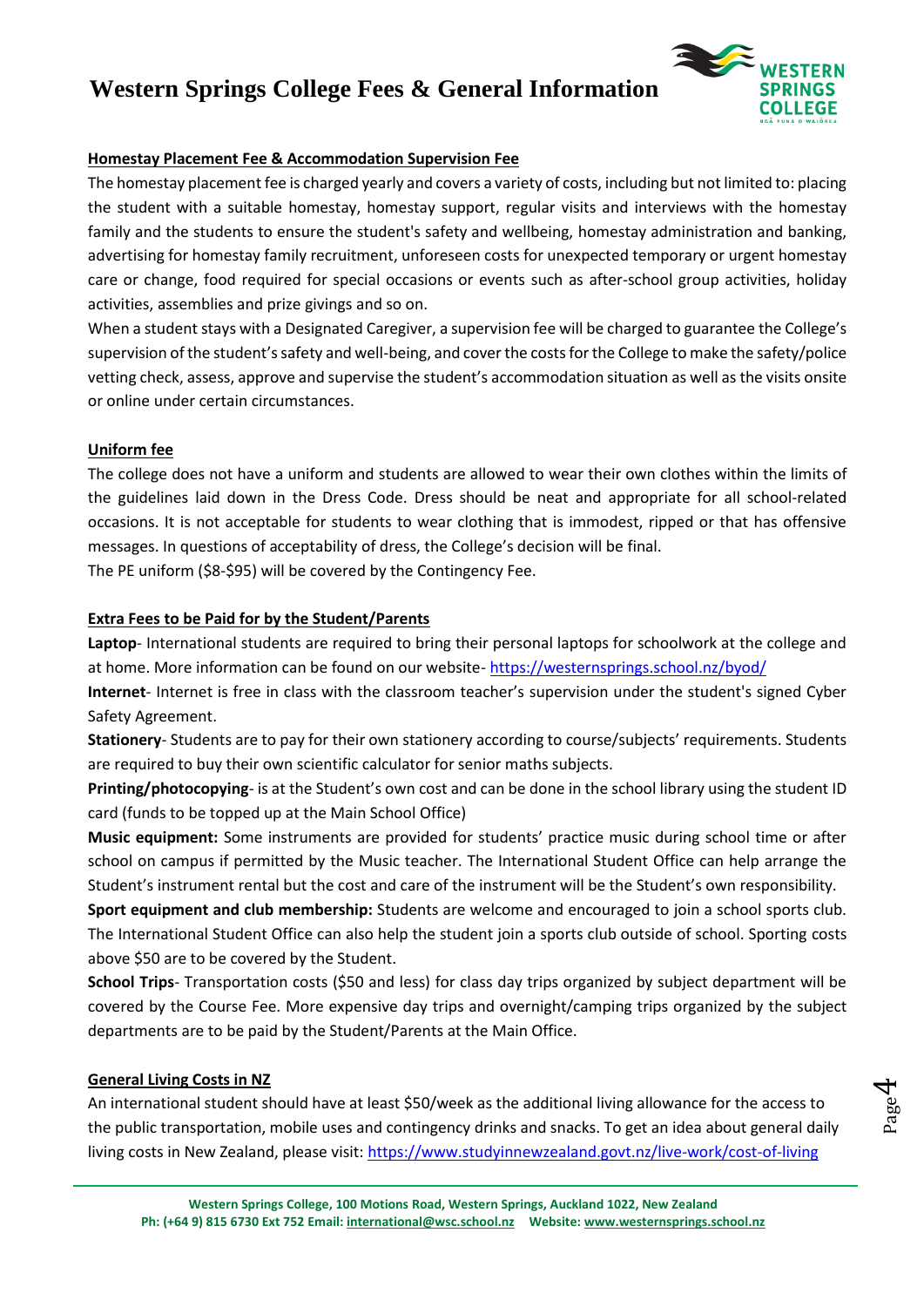

## **Insurance (Travel, Medical and Personal Items)**

In line with Education (Pastoral Care of Tertiary and International Learners) Code of Practice 2021 and NZ Immigration's requirements, it is compulsory for international students to have appropriate and valid medical and travel insurance while studying in New Zealand. Western Springs College has set up arrangements with **Southern Cross** Insurance company in order to provide insurance cover on behalf of students as required. It is strongly **recommended that insurance is arranged by Western Springs College** as this allows insurance claims to be made with the assistance of the international office and any costs to be recovered promptly.

For more information of the insurance please visit: **SOUTHERN CROSS** https://www.scti.co.nz/our-policies/international-student/insurance/

If the **insurance is arranged by the Parents or Agent**, the Insurance Certificate and Policy wording must be provided with the College *before* the tuition start date. It must be in English and must meet the requirements set out in the Education (Pastoral Care of Tertiary and International Learners) Code of Practice 2021 (65. Process 5: Insurance).

## **Accident Insurance**

The Accident Compensation Corporation provides accident insurance for all New Zealand citizens, residents and temporary visitors to New Zealand, but you may still be liable for all other medical and related costs. Further information can be viewed on the ACC website at<http://www.acc.co.nz/>

## **Eligibility for Health Services**

International students are not entitled to publicly funded health services while in New Zealand. If you receive medical treatment during your visit, you may be liable for the full costs of that treatment. Full details on entitlements to publicly-funded health services are available through the Ministry of Health, and can be viewed on their website at http://www.health.govt.nz/

## **Part II. COURSE, LEARNING OUTCOMES AND FUTURE PATHWAYS**

Please find on the school website <https://westernsprings.school.nz/western-springs-college-2/> under *Teaching & Learning* the details of the subjects and courses offered at Western Springs College, the NCEA assessment handbook, and career planning guidelines. Please be aware that some subject choices may not always be available due to the student's enrollment taking place after the annual course/option booking time before the school year starts or during the course of the school year, or due to certain pre-requisites, or a lack of space in class.

## **Part III. QUALITY ASSURANCE**

"*Western Springs College provides high quality education for its community. A responsive and innovative curriculum provides rich opportunities for students' learning and qualifications success. Students flourish in this environment. They are articulate, confident and well-equipped to transition into tertiary study and the adult world*."

(Dale Bailey, Deputy Chief Review Officer Northern 19 June 2015, https://westernsprings.school.nz/eroreports/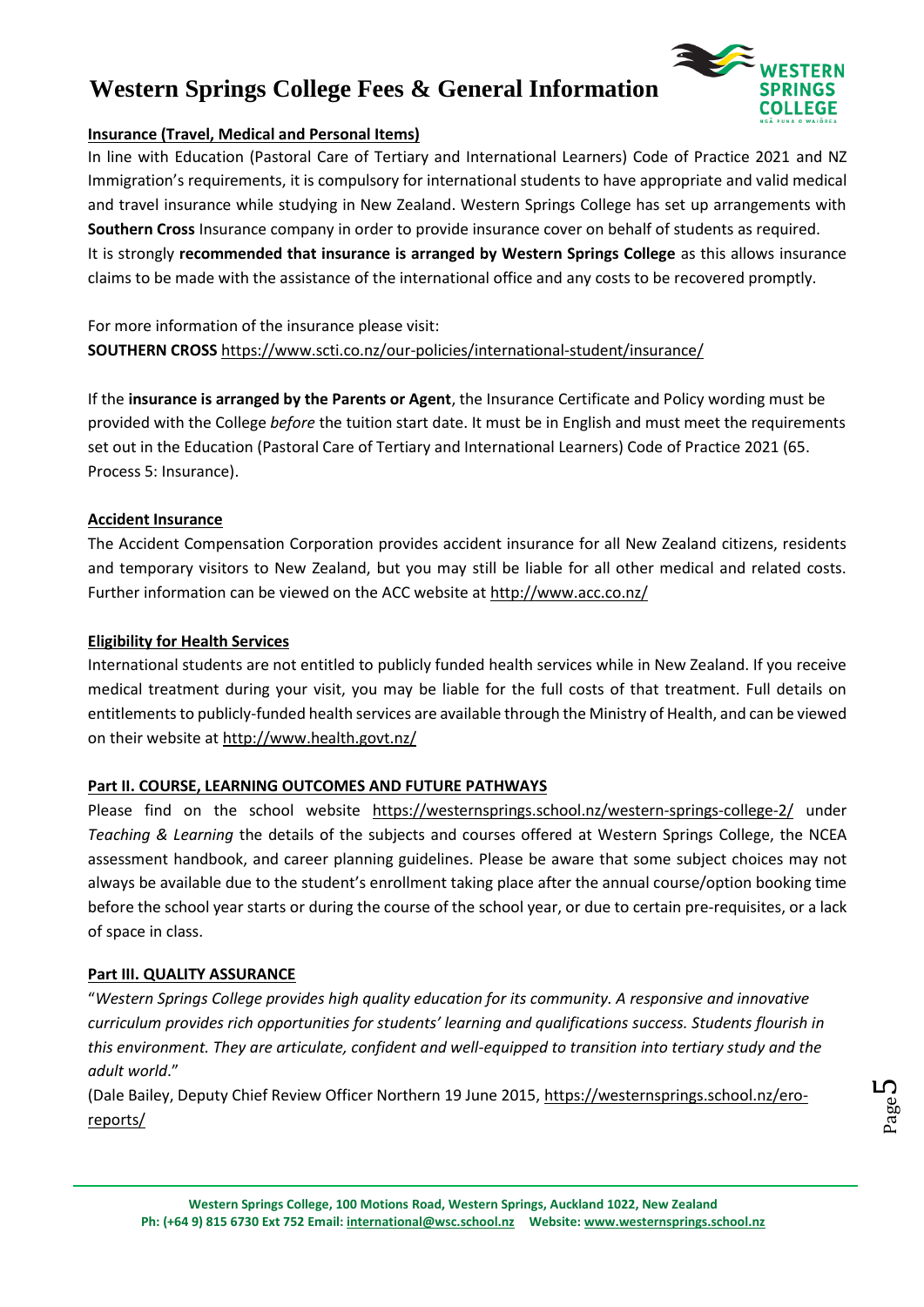

## **Part IV. EDUCATION CODE OF PRACTICE**

Western Springs College is the signatory to *the* Education (Pastoral Care of Tertiary and International Learners) Code of Practice 2021 and has agreed to observe and be bound by the Code. To view the Education Code of Practice in more detail please visit:

[https://enz.govt.nz/assets/Education-Pastoral-Care-of-Tertiary-and-International-Learners-Code-of-Practice-](https://enz.govt.nz/assets/Education-Pastoral-Care-of-Tertiary-and-International-Learners-Code-of-Practice-2021.pdf)[2021.pdf](https://enz.govt.nz/assets/Education-Pastoral-Care-of-Tertiary-and-International-Learners-Code-of-Practice-2021.pdf)

### **Part V. FEE PROTECTION**

The International Student Fee Protection Policy has been set up to ensure that the fees paid by international students for educational instruction in New Zealand are secure and protected in the event of a student withdrawal, the ending of educational instruction or the closure of the College. Student tuition fees are banked into a separately coded accounts and are downloaded every term in arrears.

Western Springs College preserves international student tuition and homestay fees paid in advance so that they can be accessed in the event of the College's closing, or in the event that the College becomes unable to offer or to continue a course or programme to international students.

#### **Part VI. IMMIGRATION**

Western Springs College does not allow a person to undertake or continue to undertake a course which that person is not entitled to undertake under *the Immigration Act 2009*. Full details of visa and permit requirements, advice on rights to employment in New Zealand while studying, and reporting requirements are available through the New Zealand Immigration Service, and can be viewed on their website at: <https://www.immigration.govt.nz/new-zealand-visas/options/study>

It is required that an international student at Western Springs College under a student visa must attend at least 95% of school classes. The school supervises the student's attendance strictly. Any unreasonable absence will be checked and explanations and evidence requested.

Western Springs College will follow NZ Immigration's instruction and may the Year 12 and Year 13 international students on a student visa to apply for and hold a work permit to work up to 20 hours per week during the school year and full- time during the summer and new year holiday period between school years provided the following conditions are met:

- The Student has achieved well and continues to achieve well at school as well as in life outside of school and has achieved with M (Merit) or E (Excellence) in NCEA assessments
- The Student is punctual at school without truancy, with a current and previous attendance rate of 95% or higher at the College
- The Student follows all Western Springs College Homestay Rules as per usual, and can only work during the weekends during school weeks and terms

The College may contact Immigration NZ and request the cancellation of a work permit due to any breach of the College's Rules and Accommodation Rules.

## **Part VII. ACCOMMODATION INFORMATION**

For all students enrolled at Western Springs College the College ensures that the student's accommodation is safe, is in an acceptable condition, and meets all regulatory and legislative requirements. Enrolled students are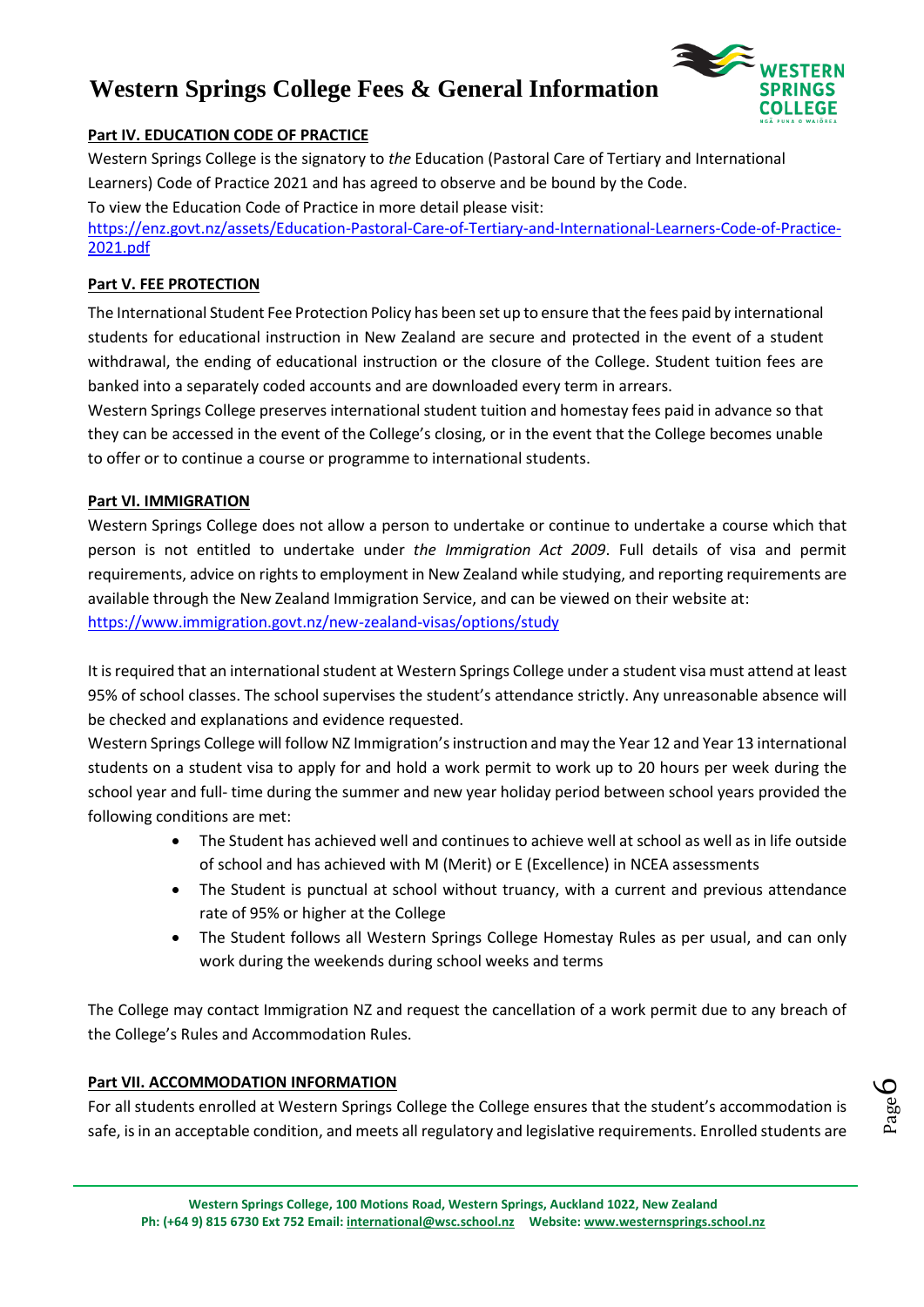

Page  $\overline{\phantom{a}}$ 

allowed to stay with natural parents, a school managed homestay, or a parent's designated caregiver who are closes relatives or friend of the natural parents. Western Springs College ensures that the student is appropriately supervised in his/her accommodation, and that an appropriate safety check is completed for a residential caregiver (homestay parents, designated caregivers or anyone who resides in the accommodation over the age of 18). The College maintains effective communication with the student and his/her parent or legal guardian through the agent when accommodation issues arise and takes responsibility for addressing those issues (including reporting them to relevant authorities and moving students to appropriate accommodation). Western Springs College conducts regular student interviews and home visits to monitor and review the quality of accommodation care, taking into consideration the age of the student, the length of the stay, and other relevant factors. The College ensures that the parent or legal guardian of the student has provided written agreement that the designated caregiver will be subject to the school's approval and that the school is not responsible for the student's care when the student is in the custody of the designated caregiver.

## **WSC Accommodation Rules**

## **While living with a school approved accommodation, the Student agrees:**

- 1. To comply with all laws of New Zealand.
- 2. To not engage in any social or leisure activities that may place them or other persons in undue danger or risk of harm. This includes the student putting himself/herself in a position which may give rise to suspicions or allegations of such activities.
- 3. Respect the Caregiver's property, privacy and values.
- 4. To comply with all Accommodation Rules, expectations and curfews set by the School and the Caregivers, including without limitation any policies of the school which apply.
- 5. To respect that each Caregiver family may have slightly different but reasonable guidelines that need to be followed and to consult the International Office for advice if any issues arise.
- 6. To inform the Caregiver immediately of any health problems or issues with their wellbeing so that the Caregiver can take appropriate action in order to help the Student and inform the School immediately.
- 7. To go to bed and get up on time in order to get to school on time and be alert enough to learn at school.
- 8. To keep the Caregiver informed of their whereabouts at all times.
- 9. To plan in advance and get permission from the Caregiver to come home late and to arrive home no later than
	- a. 6.30pm on week nights (Sunday to Thursday)
	- b. 9.30pm on weekend nights (Friday and Saturday) for Students 15 years or younger
	- c. 10.30pm on weekend nights (Friday and Saturday) for Students 16 years and older
- 10. To plan in advance and get permission from the Caregiver to have a friend over. Friends are only allowed
	- a. to visit when the Caregiver is home
	- b. in the Student's bedroom with the door open
- 11. To plan in advance and get permission from the Caregiver to have a sleepover at another WSC approved Caregiver.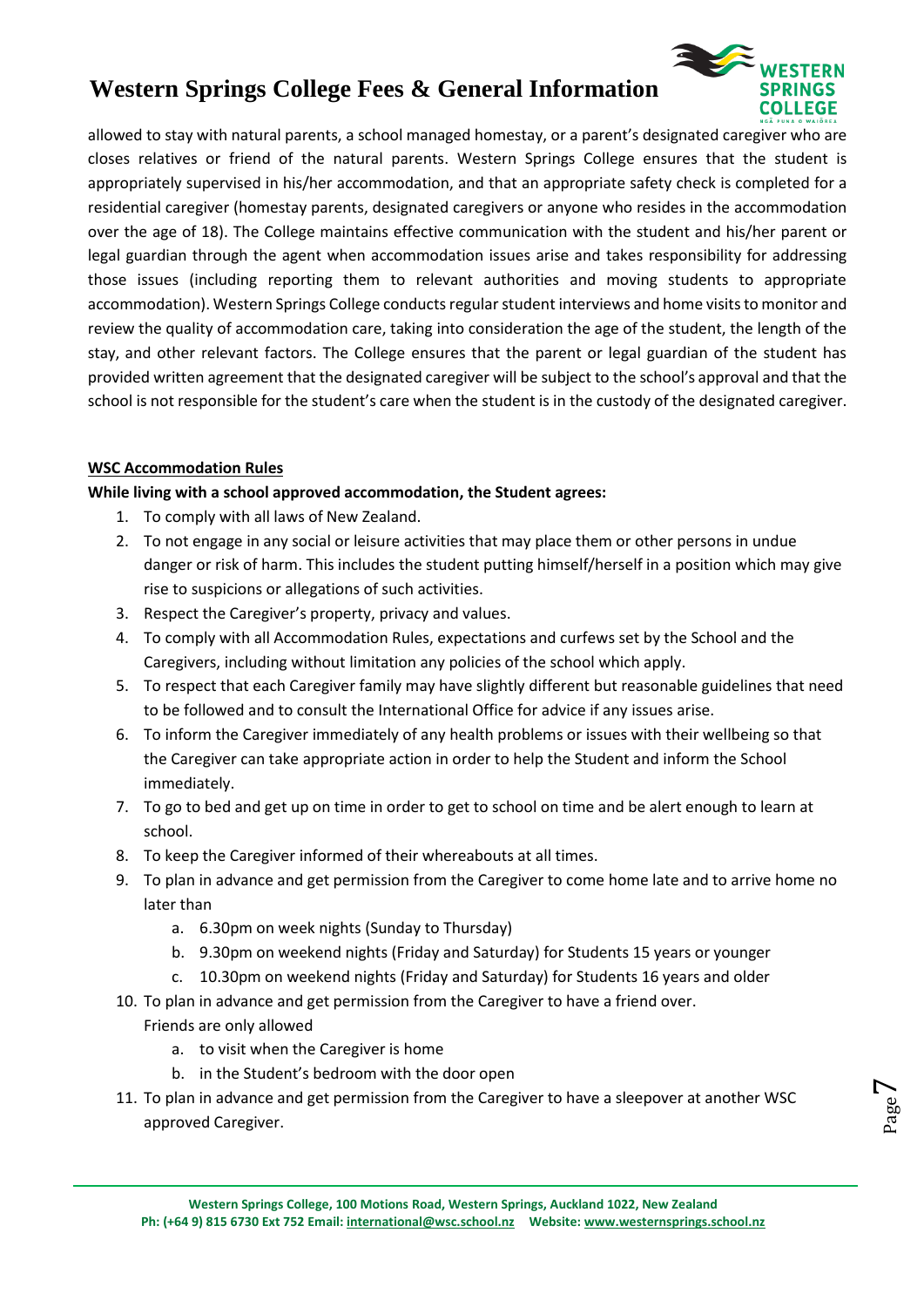

- a. All contact details must be provided to the Caregiver or to School by the Student including the name(s), physical address, home and mobile phone numbers
- b. Sleepovers are only allowed on weekend nights (Friday and Saturday)
- c. Sleepovers are not allowed with students of the opposite sex or partner of the student.
- d. Supervision is required by the WSC approved Caregiver at all times during the sleepover
- e. Sleepovers at a home that is not a WSC approved Accommodation must have prior approval and be arranged and approved through the WSC international office
- 12. To inform the School, Caregiver and natural parents of their relationship (boyfriend/girlfriend) to ensure the Student's health, safety and wellbeing are maintained.
- 13. To keep their bedroom tidy and help do basic household chores such as wash/dry dishes, set the table for dinner, take out the rubbish, wash their own laundry, make their own breakfast and lunches and so on.
- 14. To put their dirty washing in the laundry basket whenever the Caregiver offers to do the laundry for them.
- 15. To only take a shower between 5 to 10 minutes a day and leave the bathroom in the condition that they found it.
- 16. To buy their own personal toiletries e.g. shampoo and conditioner, body wash, toothbrush and toothpaste.
- 17. To not use or do anything which may cause damage to the Accommodation, including without limitation applying hair dyes, smoking cigarettes, using any objectives or engaging in any other activities that may cause damage to the Accommodation. The homestay student is liable to the damages and responsible to pay for the repairs or replacement of the damaged items or properties.
- 18. To comply with all Caregiver rules when using the internet connection. The School strongly recommends that all devices are turned off by
	- a. 10.30pm on week nights (Sunday to Thursday)
	- b. 11.30pm on weekend nights (Friday and Saturday)
- 19. To bear the cost for their own mobile and international phone calls, travel, entertainment such as entries to movies, parks and so on.
- 20. To stay at the Caregiver address daily and not to stay at any other address and not to travel overnight outside of the town or city (as defined by the School) where the student is living without prior permission of the School. This clause shall not prevent the Student travelling between the Caregiver and the School.

## **Part VIII. ORIENTATION PROGRAMME**

Western Springs College provides all new students with a comprehensive orientation programme. A manual is given to each new student. The orientation programme and the manual provide the student with detailed information in regards to learning at Western Springs College and living in New Zealand. The Student is also informed of support services for their personal development and future career pathways. The Orientation Programme & Manual:

- provide full information and advice on all relevant institutional policies, Immigration NZ's requirements for international students, and the contract between the College and the student;
- provide information on courses, pathways, school clubs, Immigration, transportation, NZ